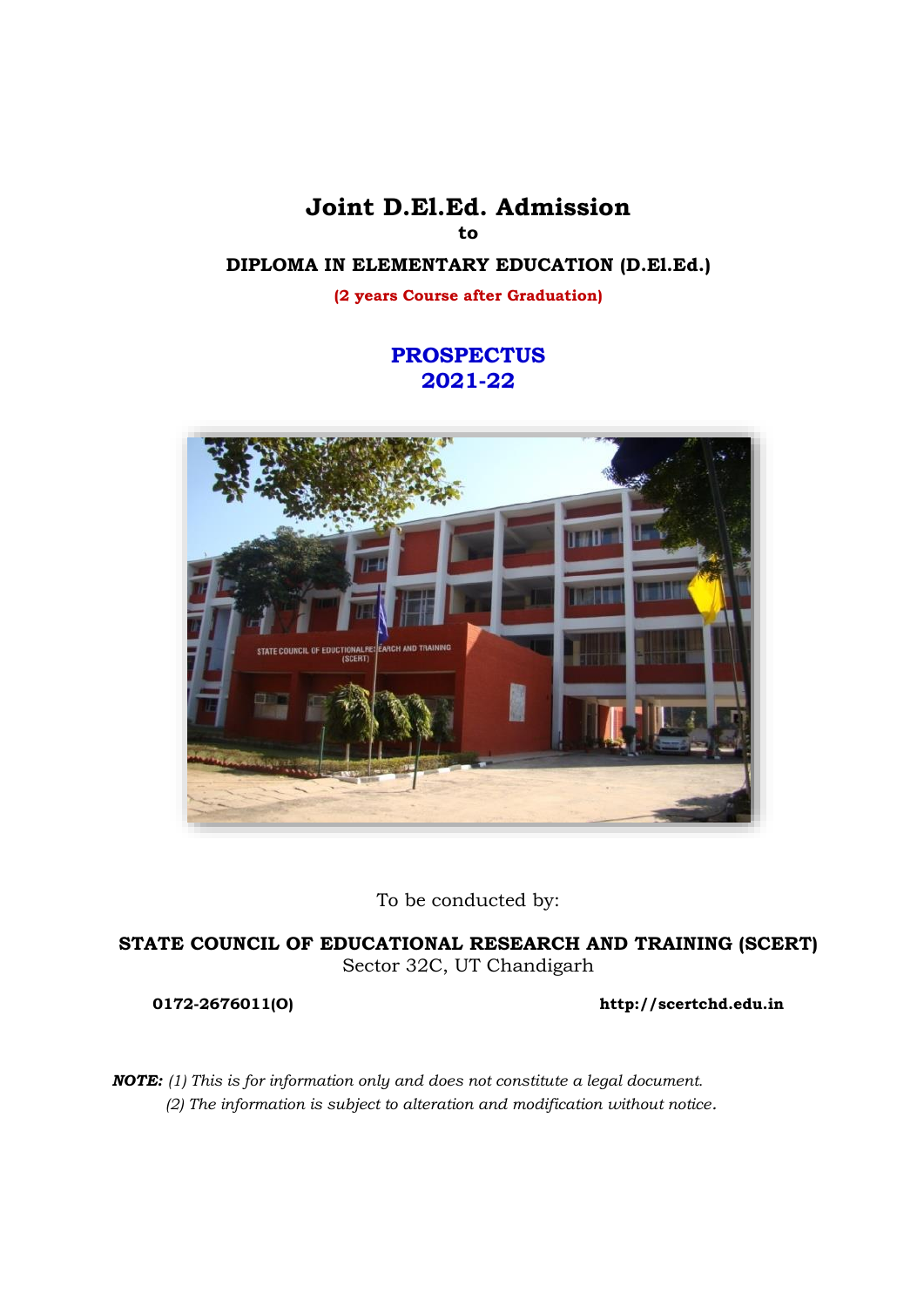## **IMPORTANT INFORMATION**

*Prospectus and Application Form for D.El.Ed. admission (Session 2021-22) is available online* on [www.dhe.chd.gov.in/SCERT/](http://www.dhe.chd.gov.in/SCERT/)

**Last date for the submission of the Application Form please check on the Online Admission Portal**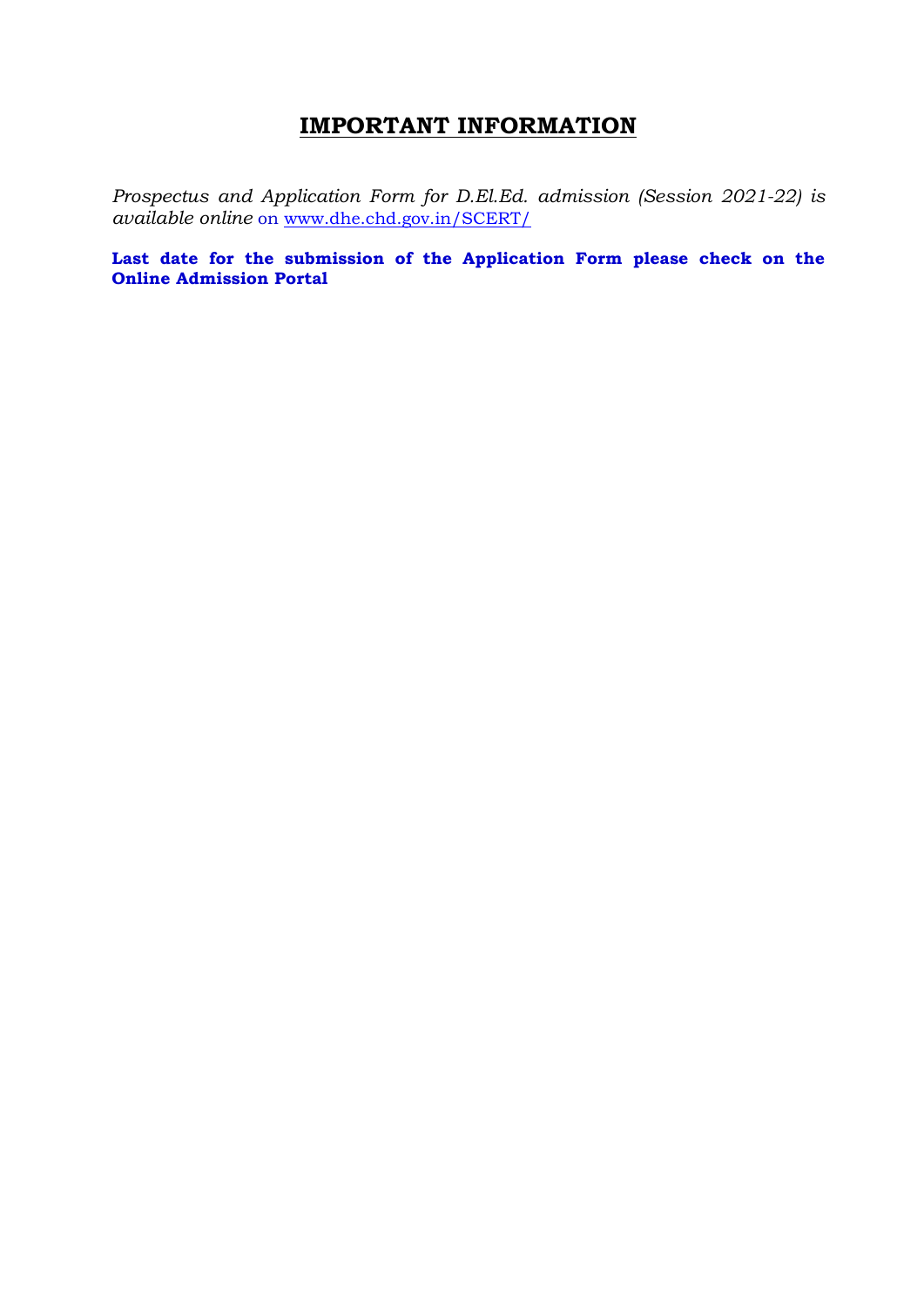| Sr. No. | <b>Contents</b>                                                                            |   | Page No.       |  |
|---------|--------------------------------------------------------------------------------------------|---|----------------|--|
| 1.      | <b>Course and Duration</b>                                                                 |   | $\mathbf{1}$   |  |
| 2.      | <b>List of Teacher Training Institutes</b><br>Offering D. El. Ed. Course                   |   | 1              |  |
| 3.      | <b>Eligibility for Admission</b><br>(A) Qualification                                      | ÷ | $1 - 4$        |  |
|         | (B) Age Limit<br>(C) Reservation of Seats, Division of Seats<br>and Reservation Conditions |   |                |  |
| 4.      | <b>Weightage to NSS volunteers</b>                                                         |   | 5              |  |
| 5.      | <b>Admission Processing Fee</b>                                                            |   | 5              |  |
| 6.      | How to fill online Application Form                                                        |   | $5 - 6$        |  |
| 7.      | <b>Selection Procedure</b>                                                                 |   | 6              |  |
| 8.      | Fee at the time of Admission                                                               |   | 6              |  |
| 9.      | <b>Closure of Admission</b>                                                                |   | $\overline{7}$ |  |
| 10.     | <b>Counselling Schedule</b>                                                                |   | $\overline{7}$ |  |
| 11.     | Fee for D. El. Ed. Course                                                                  |   | $7 - 8$        |  |
| 12.     | Fee Concession for D. El. Ed. students                                                     |   | 8              |  |
| 13.     | Withdrawal of Admission/Refund of fees                                                     |   | 8              |  |
| 14.     | <b>Refund of Security</b>                                                                  |   | 8              |  |
| 15.     | <b>Migration</b>                                                                           |   | 8              |  |
| 16.     | <b>Scheme of Course</b>                                                                    |   | 8              |  |
| 17.     | Uniform                                                                                    |   | 9              |  |
| 18.     | <b>Ban on Ragging</b>                                                                      |   | 9              |  |
| 19.     | <b>Scholarship and Stipends</b>                                                            |   | 10             |  |
| 20.     | <b>Hostel Facility</b>                                                                     |   | 10             |  |
| 21.     | <b>List of Fake Universities</b>                                                           |   | 11             |  |
|         | (Specimen Forms)                                                                           |   | $12 - 13$      |  |

## **TABLE OF CONTENTS**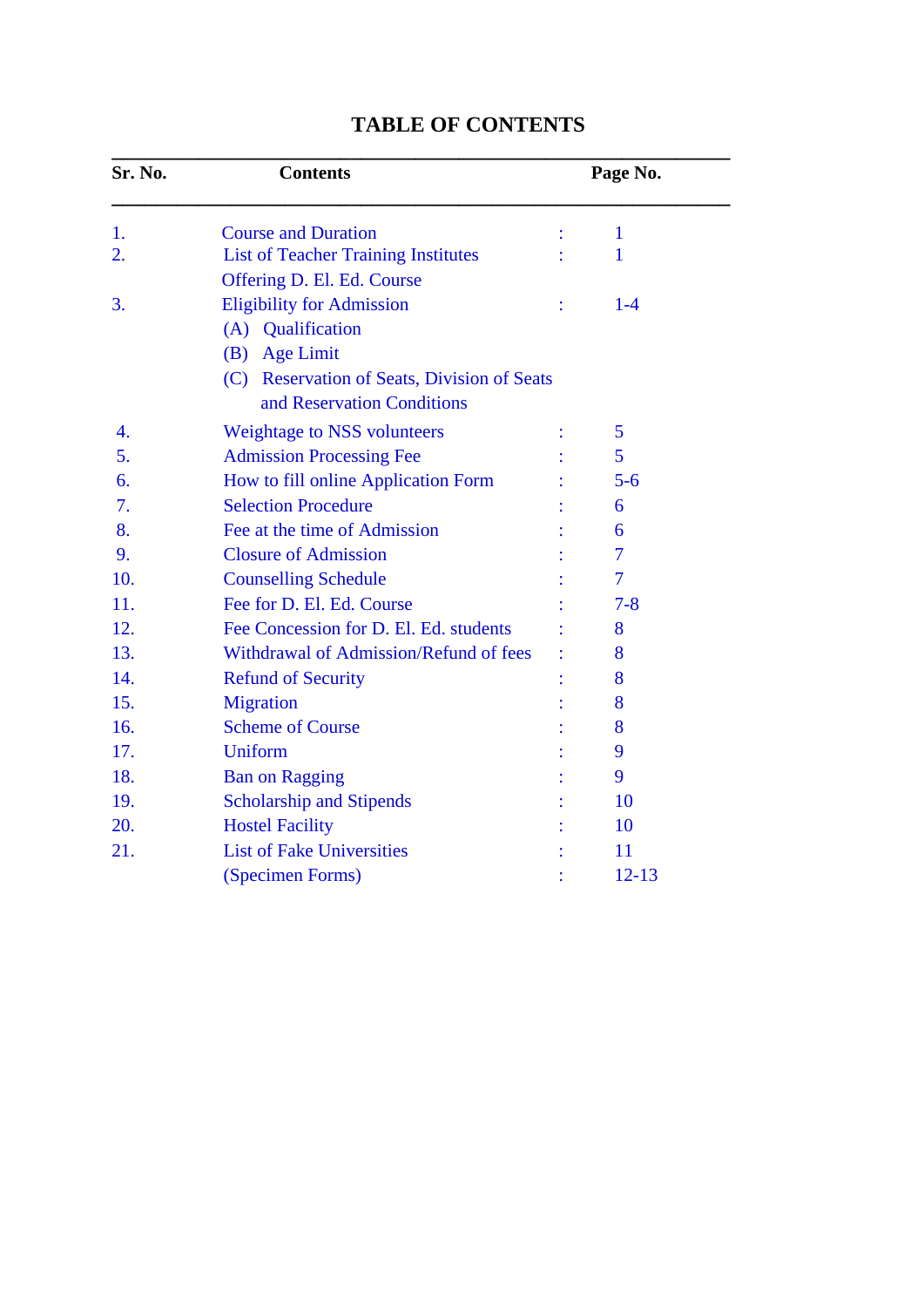## **1**. **COURSE AND DURATION**

| Course          |               | Diploma in Elementary Education (D.El.Ed.) |
|-----------------|---------------|--------------------------------------------|
| <b>Duration</b> | $\mathcal{L}$ | Two years                                  |
| <b>Session</b>  |               | 2021-22                                    |

## **2. LIST OF TEACHER TRAINING INSTITUTES OFFERING D.El.Ed. COURSE**

| <b>Name of the Institute</b>                                                                   | <b>Telephone No</b> | <b>Total Seats</b> |
|------------------------------------------------------------------------------------------------|---------------------|--------------------|
| (i) GOVERNMENT INSTITUTE                                                                       |                     |                    |
| <b>State Council of Educational Research and Training (SCERT)</b><br>Sector 32C, UT Chandigarh |                     |                    |
| Pin-160031                                                                                     | $0172 - 2676011(0)$ | 100                |
|                                                                                                | 09915846432 (M)     |                    |
| (ii) RECOGNIZED UNAIDED PRIVATE INSTITUTE                                                      |                     |                    |
| <b>Brahmrishi Yoga Training College</b>                                                        |                     |                    |
| Sector 19 A, UT Chandigarh                                                                     | $0172 - 2725390(0)$ | 50                 |
|                                                                                                | 09781388442(M)      |                    |

## **3. ELIGIBILITY FOR ADMISSION**

#### **(A) Qualification**

- (i) The candidates should have passed Bachelor's Degree i.e. B.A. / B.Sc. / B.Com. or equivalent Bachelor's Degree from any recognised University.
- (ii) Minimum percentage of marks is 50% at graduation level 5% relaxation for SC and ST candidates i.e. 45%. *(Note: 49.99% or 44.99% will not be rounded off to 50% or 45% and will not be considered eligible)*

#### **(B) Age Limit**

There is no age limit for students taking admission to D.El.Ed. Course.

#### **(C) Reservation of Seats**

#### **1.) UT Pool: 85% of Total Seats**

**85% seats** of the total sanctioned intake of the institution will be filled up from amongst the students who have passed their qualifying examination from colleges recognised by Chandigarh Administration and situated in the Union Territory of Chandigarh, as a regular student of the said college and students of Department of Evening Studies, Panjab University, Chandigarh subject to the condition that such student must have studied for the **last two years of Graduation (II and III years, if course is of three years duration) in Chandigarh. (Proof to be uploaded as the specimen given with in the prospectus).**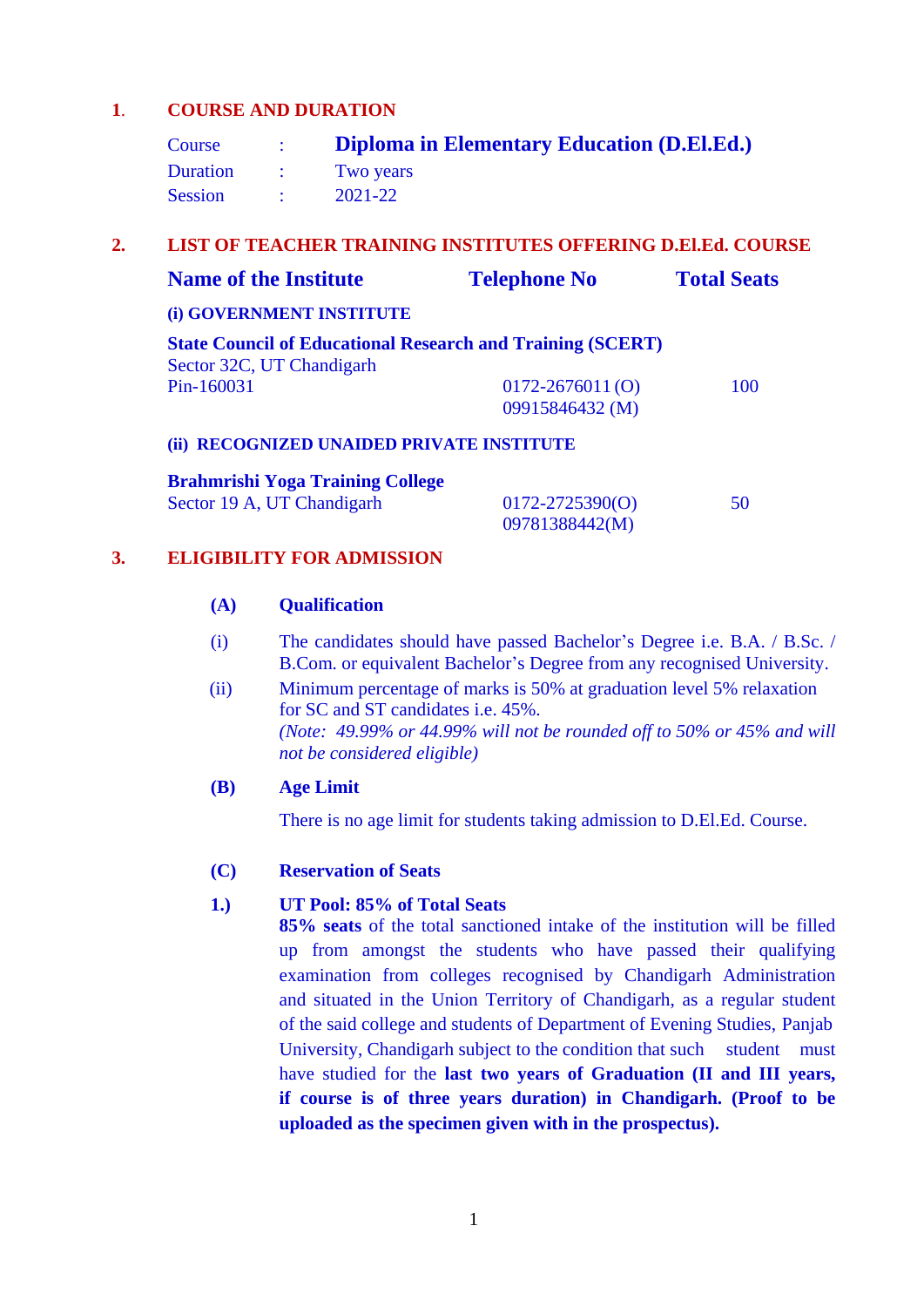#### **2.) NON-UT POOL: 15% of Total Seats**

The remaining 15% seats will be filled from amongst the students who pass their qualifying examination from the institutions *other than those located in the Union Territory of Chandigarh, Correspondence Courses from Panjab University Chandigarh and as private candidates*. These seats will be termed as Non-UT Pool.

## **Note:** *Reservation for Scheduled Caste, Scheduled Tribe, Defence, Freedom Fighter, Sports Persons, Handicapped and General Category seats shall be given as per the Reservation Policy of Chandigarh Administration, UT Chandigarh as under:*

#### **DIVISION OF SEATS:**

## **i)****STATE COUNCIL OF EDUCATIONAL RESEARCH AND TRAINING, SECTOR 32, UT CHANDIGARH**

## **TOTAL SANCTIONED SEATS: 100**

#### **UT POOL SEATS: 85**

| Sr. No.      | <b>Category</b>        | <b>Percentage</b> | <b>No. of Seats</b> |
|--------------|------------------------|-------------------|---------------------|
|              | <b>Scheduled Caste</b> | 15%               | 13                  |
| $\mathbf{2}$ | Defence                | 5%                | 04                  |
| $\mathbf{3}$ | <b>Freedom Fighter</b> | 2%                | 02                  |
| -4.          | <b>Sports Persons</b>  | 2%                | 02                  |
|              | Handicapped            | 5%                | 04                  |
|              | General                |                   | 60                  |

#### **NON-UT POOL SEATS: 15**

| Sr. No. | <b>Category</b>        | <b>Percentage</b> | <b>No. of Seats</b> |
|---------|------------------------|-------------------|---------------------|
|         | <b>Scheduled Caste</b> | 15%               | 02                  |
| 2.      | <b>Schedule Tribe</b>  | 5%                | 01                  |
| 3.      | Defence                | 5%                | 01                  |
| 4.      | <b>Freedom Fighter</b> | 2%                | <b>Nil</b>          |
| 5.      | <b>Sports Persons</b>  | 2%                | Nil                 |
| 6.      | Handicapped            | 5%                | 01                  |
|         | General                |                   | 10                  |

## **(ii) BRAHMRISHI YOGA TRAINING COLLEGE, SECTOR 19-A, CHANDIGARH**

## **TOTAL SANCTIONED SEATS: 50**

#### **UT POOL SEATS: 43**

| Sr. No.        | <b>Category</b>        | <b>Percentage</b> | <b>No. of Seats</b> |
|----------------|------------------------|-------------------|---------------------|
|                | <b>Scheduled Caste</b> | 15%               | 06                  |
|                | Defence                | 5%                | 02                  |
| $\mathfrak{Z}$ | <b>Freedom Fighter</b> | 2%                | 01                  |
|                | <b>Sports Persons</b>  | 2%                | 01                  |
|                | Handicapped            | 5%                | 02                  |
|                | General                |                   | 31                  |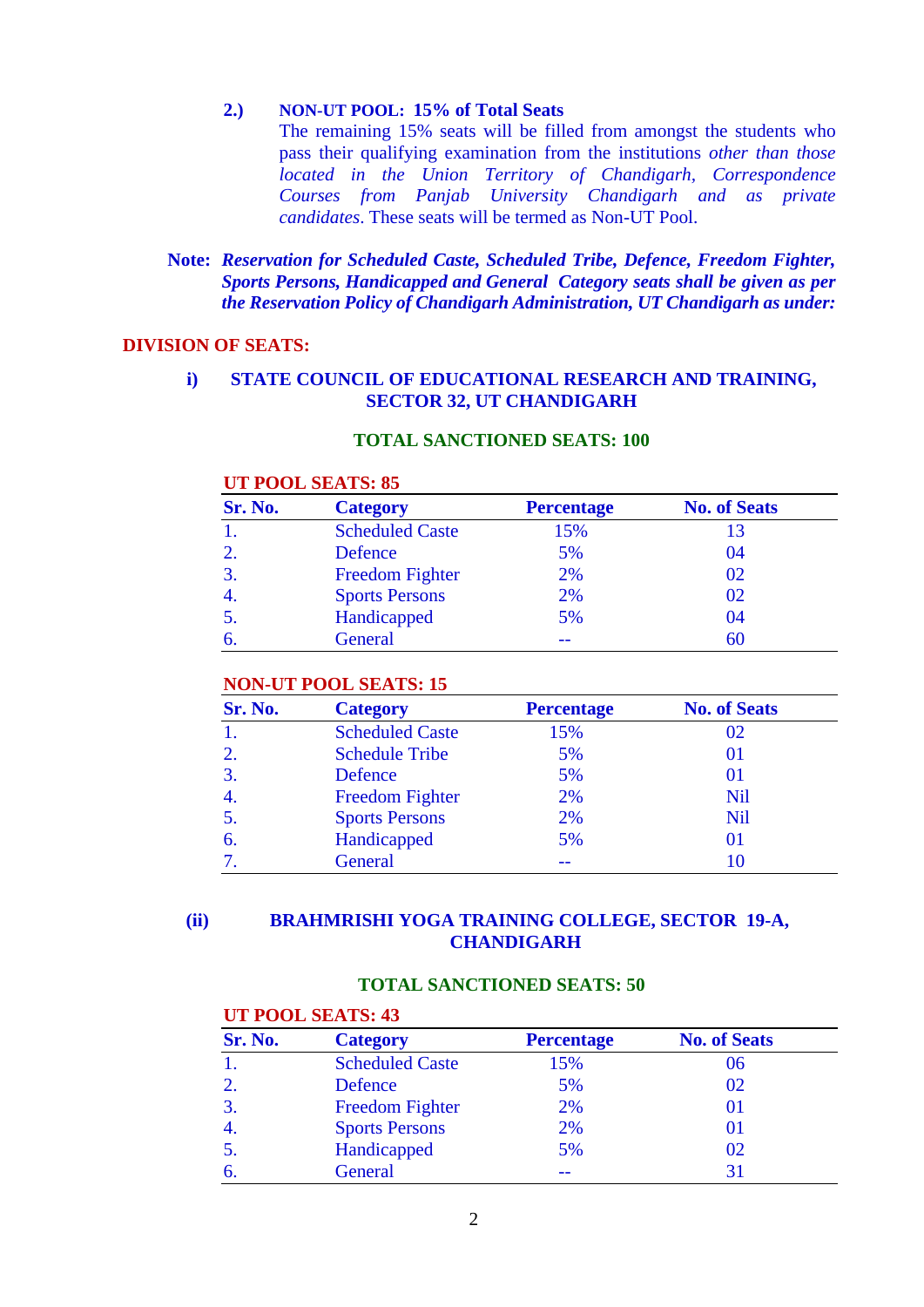## **NON-UT POOL SEATS: 07**

| Sr. No.          | <b>Category</b>        | <b>Percentage</b> | <b>No. of Seats</b> |
|------------------|------------------------|-------------------|---------------------|
|                  | <b>Scheduled Caste</b> | 15%               | 01                  |
| 2.               | <b>Scheduled Tribe</b> | 5%                | <b>Nil</b>          |
| 3.               | Defence                | 5%                | Nil                 |
| $\overline{4}$ . | <b>Freedom Fighter</b> | 2%                | <b>Nil</b>          |
| 5.               | <b>Sports Persons</b>  | 2%                | Nil                 |
| 6.               | Handicapped            | 5%                | <b>Nil</b>          |
| $\tau$ .         | General                |                   | 06                  |

**Note: -** *If no suitable candidate is found in reserved category of a Pool then the vacant reserved category seats of a Pool will be shifted to the general category of the same Pool.*

#### **RESERVATION CONDITION**

*Following conditions must be satisfied for availing reservation under the aforesaid categories. (In case a candidate under reserved category, fails to produce original certificates of that particular category at the time of counselling, he/she will not be considered for admission.)*

#### (i) **Scheduled Caste/Scheduled Tribe**

- (a) In UT Pool, students claiming reservation benefit under the category of Scheduled Caste must have a certificate issued by SDM / Tehsildar, Chandigarh Administration, UT Chandigarh.
- (b) In Non-UT Pool, students claiming under the category of Scheduled Caste/Scheduled Tribe must have a certificate issued by a competent authority.

#### (ii) **Dependents of Defence/Para-military personnel etc:**

 *5% seats will be filled from the following categories of students in order of preference:*

 (a) Sons/daughters/spouses of defence personnel who are awardees of gallantry decorations or Paramvir / Mahavir / Vir Chakra in person or posthumously.

OR

Sons/daughters/spouses of defence personnel and para-military personnel like CRPF, BSF etc. who were killed or are totally incapacitated in action while in service and were wholly dependent on them.

- (b) Sons/daughters/spouses of defence personnel and para-military personnel like CRPF, BSF etc. who died while in service and were wholly dependent on them.
- (c) Sons/daughters/spouses of defence personnel and para-military personnel like CRPF, BSF etc. incapacitated while in service and were wholly dependent on them.
- (d) Sons/daughters/spouses of ex-servicemen (defence personnel and paramilitary personnel) who are wholly dependent on them.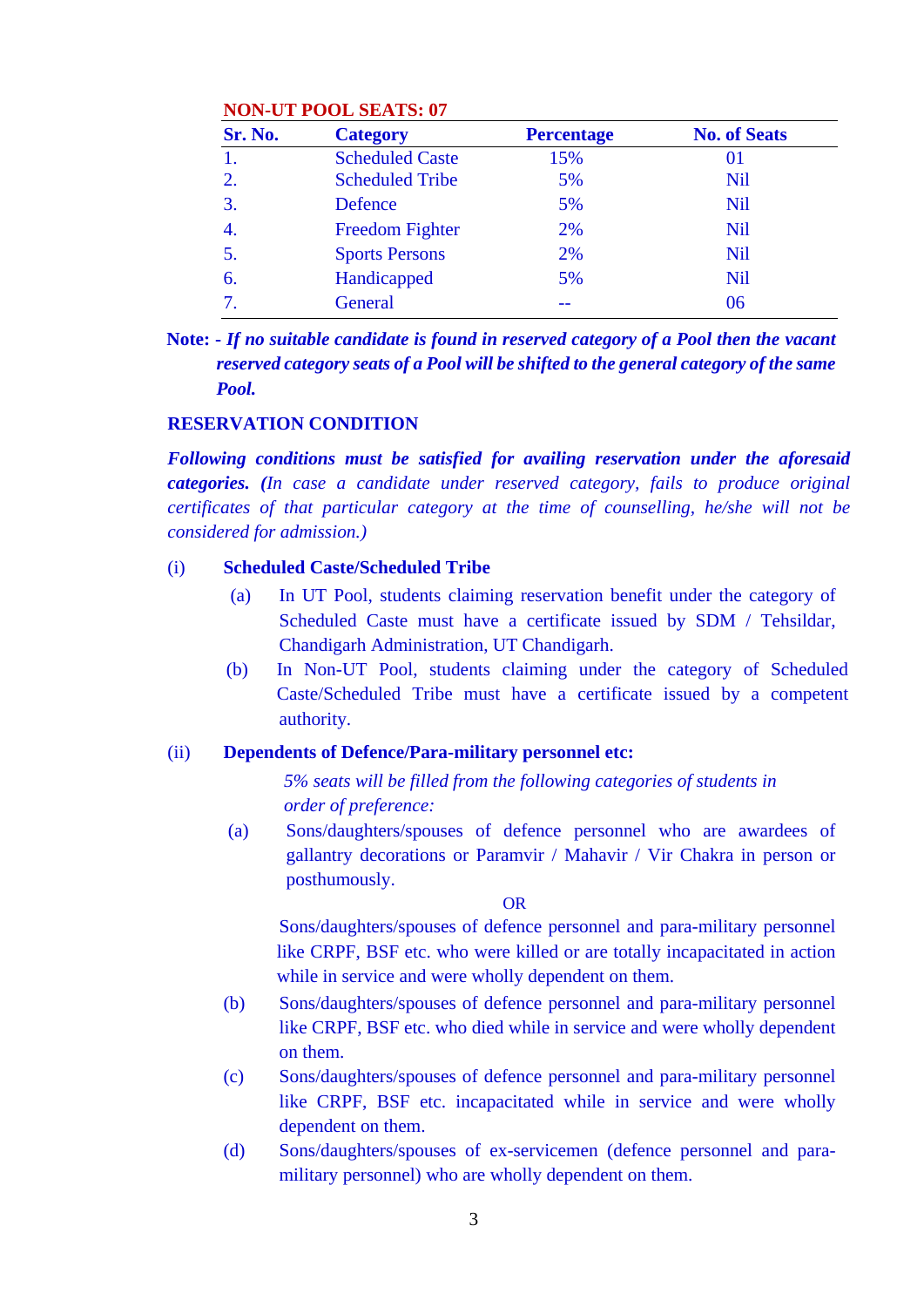- (e) Sons/daughters/spouses of serving defence and para-military personnel who are wholly dependent on them.
- (f) Wards/Dependents/Spouses of all awardees of President's Police Medal for Gallantry and Police Medal for Gallantry awarded by Ministry of Home Affairs.

#### (iii) **Children and Grandchildren of Freedom Fighter:**

#### *2% seats are reserved for this category:*

- (a) A freedom fighter is a person who is either getting freedom fighter pension from Chandigarh Administration or has been awarded Tamra Patra for his political sufferings. The requisite certificate should be issued by the Deputy Commissioner only.
- (b) Grandchildren means son's sons/daughters or daughter's sons/daughters.

#### (iv) **Sports Person:**

*2% seats are reserved for this category:*

The gradation for sportsperson is as under:-

| <b>International Standing</b> |
|-------------------------------|
| <b>National Standing</b>      |
| <b>State Standing</b>         |
| <b>District Standing</b>      |
|                               |

(v) **Gradation Certificate of sports which is issued by Sports Department of the respective State /UT only, will be accepted.** 

#### (vi) **Physically Handicapped:**

5% seats in each pool would be filled from amongst the physically handicapped candidates (one per cent each to be reserved for persons suffering from (1) blindness or loss of vision, (2) hearing impairment, (3) locomotor disability or cerebral palsy). The students having temporary handicap would not be considered against the reserved seats. Eligible candidates will furnish a Medical Fitness Certificate on the Prescribed Performa from a Government Gazetted Medical Officer along with the application indicating percentage of disability whether he is otherwise able to carry on the studies and perform the duties of a teacher, name of the disease causing handicap, whether handicap is temporary or permanent, whether handicap is progressive or non-progressive. Only such candidates whose handicap is above 40% are eligible. If such certificate is not attached with the application, the candidates will not be considered for the seats reserved for this category.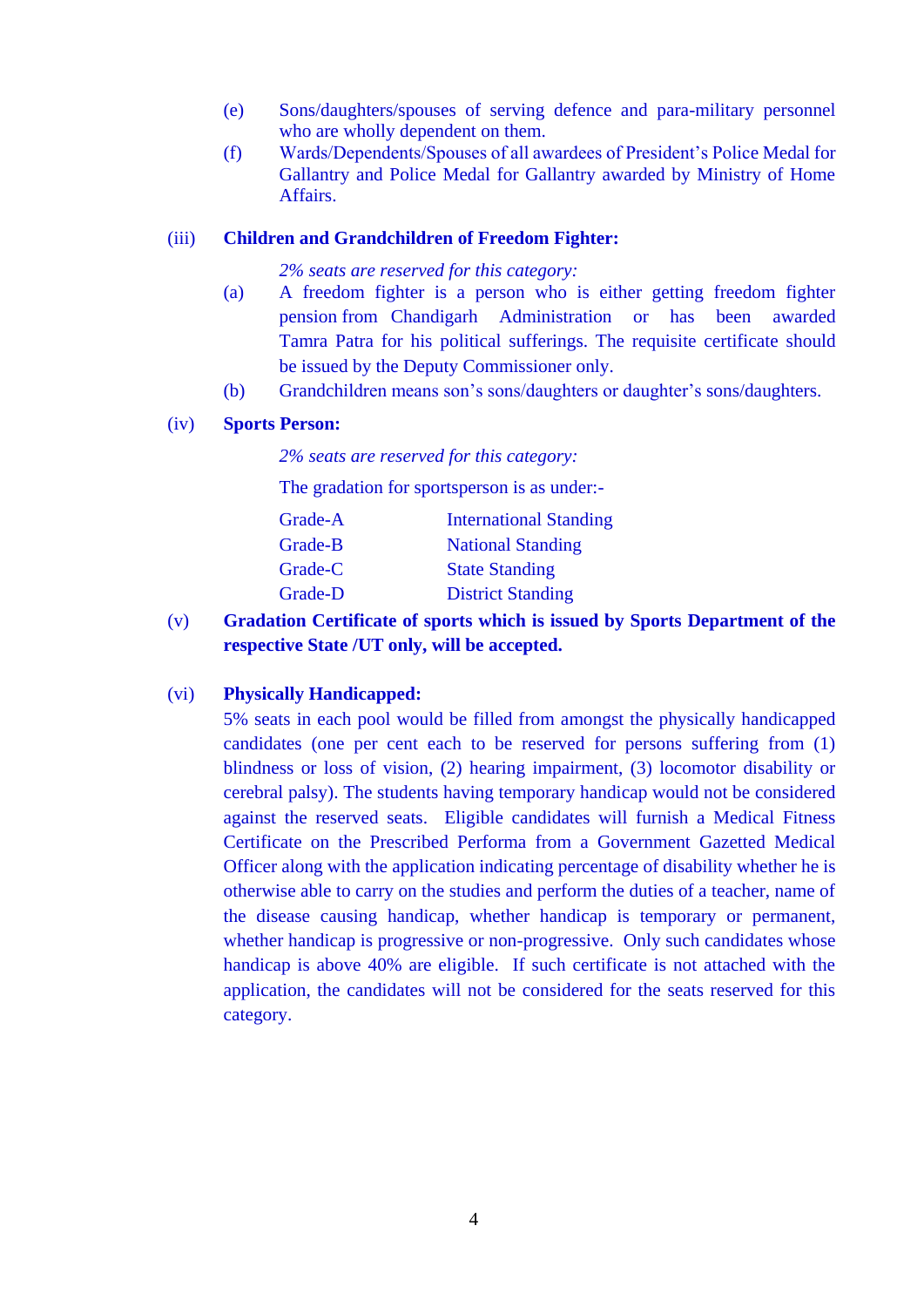## **4. WEIGHTAGE TO NSS VOLUNTEERS**

 Weightage to NSS volunteers will be given on the basis of gradation of certificate given below:

| <b>Gradation Certificate</b> | <b>Marks</b>         |
|------------------------------|----------------------|
| Certificate A                | 2 marks              |
| Certificate B                | $2\frac{1}{2}$ marks |
| Certificate C                | 3 marks              |

## **Reference to Decision of Chandigarh Administration contained in letter Endst. No. DHE-UT-AD.II-NSS (15)2010-II Dated 15.05.2013/25.04.2014.**

**Note: - S***tudents who want to avail the above weightage under NSS will have to submit their NSS certificates with proper gradation from the competent authority.* 

## **5. ADMISSION PROCESSING FEE**

| (i)  | <b>General Category</b> | Rs. 200.00 |
|------|-------------------------|------------|
| (ii) | <b>SC/ST Category</b>   | Rs. 100.00 |

*Joint D.El.Ed. Admission Processing Fee once deposited will not be refunded.* 

## **6. HOW TO FILL ONLINE APPLICATION FORM**

- Candidates are advised to fill the Online Application Form carefully.
- Candidates should fill up the application form as per instructions given on the Online Application Portal
- Applicant will be able to view and can modify the information before the last date of submission of the online application form. **No modification will be possible after the last date of submission.**
- Please fill up the **Pool** and **Category** carefully and upload the valid supporting documents showing the name of the applicant. **Certificates issued in the name of parents will not be valid.** If the applicant has not tick marked on the specific reserved category, he/she cannot claim the seat in that category at the time of admission.

## **Upload Scanned Certificates/Testimonials, Photograph and Signature**

**One set of scanned original testimonials/certificates of the following should be uploaded (in pdf format only, not more than 200kb) with the admission form: -**

- Matriculation Certificate for Date of Birth.
- University/ Board DMC of the lower examination.
- Character Certificate from the institution last attended or from a Gazetted Officer in case of private candidates.
- Gap Year Certificate, if any Gap in continuous study (Specimen of the form is given at the end of the Prospectus)
- Scheduled Caste/Scheduled Tribe/Physically Challenged Persons/ Sports/ Defence/ Freedom Fighter's Ward.
- Sports Gradation Certificate issued by Sports Department of the respective State/UT only, will be accepted.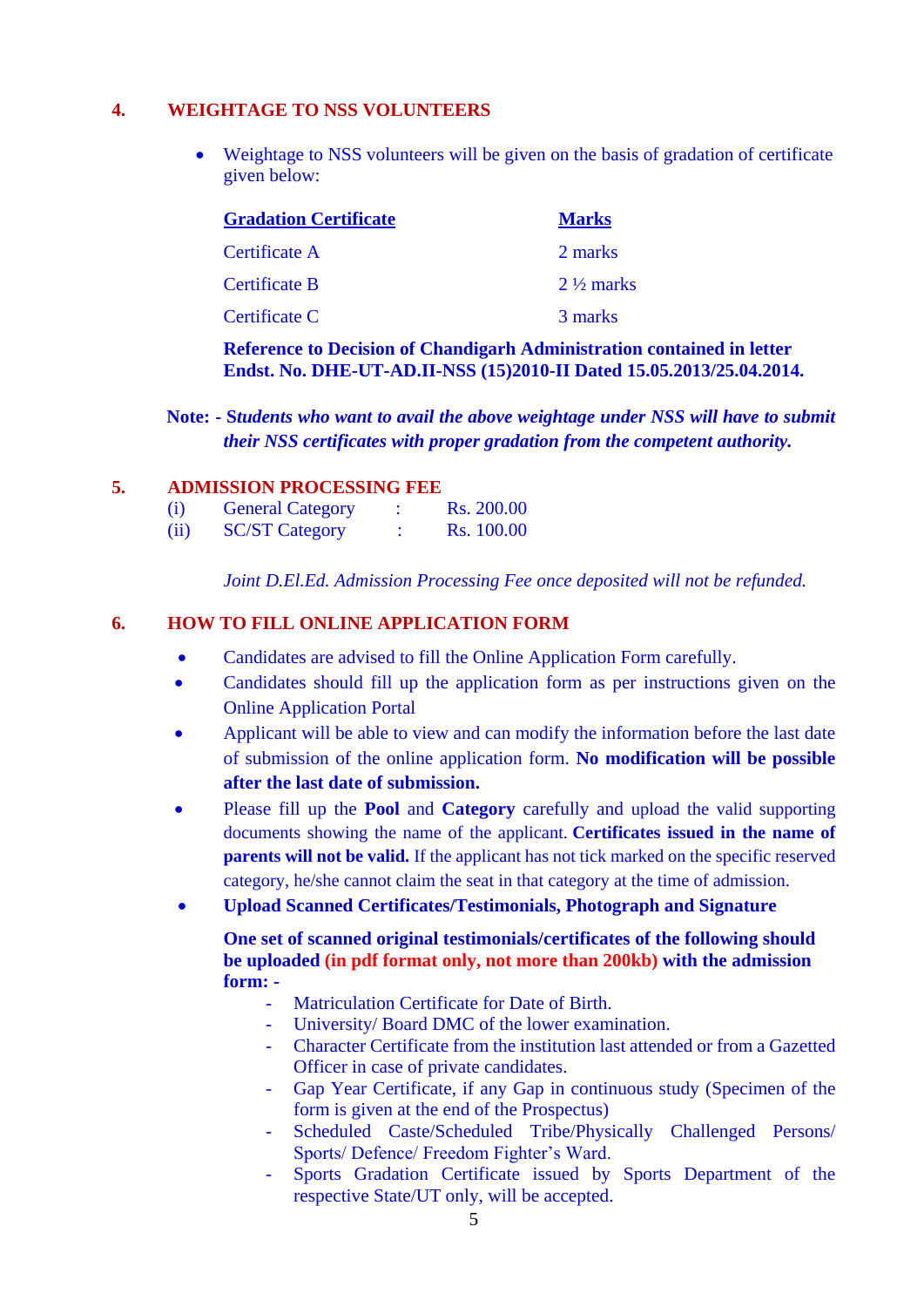- Equivalent Certificate from Panjab University of the qualifying examination passed by the applicant (where required).

## **Applicants are also required to upload:**

- Scanned passport size photo of the applicant in jpeg format **(not more than 50kb)**.
- Scanned signature of the applicant in jpeg format **(not more than 50kb)**.
- Scanned signature of either of the Parent/ Guardian in jpeg format **(not more than 50kb)**.

Note: To fill the Online Admission Form go to the given link [www.dhe.chd.gov.in/SCERT/](file:///F:/Online%20Prospectus%202020-21/www.dhe.chd.gov.in) **7. SELECTION PROCEDURE** 

- Admission to the D.El.Ed. course will be strictly **on the basis of merit at Graduation Level (Bachelor's Degree)**
- A candidate not fulfilling any of the eligibility conditions laid down in the prospectus will not be considered for admission to D.El.Ed. course irrespective of his/her merit at Graduation Level. No representation will be entertained in this regard.
- Selection of all candidates called for counselling on the basis of merit at Graduation Level shall be provisional.
- **Admission will be given only after the production and verification of all the original documents at the time of counselling (As mentioned at point No.6). No undertaking in this regard will be entertained.**
- In case of a tie between two candidates the candidate senior in age shall rank higher in order of merit. If age is also same then higher marks in 10+2 shall rank higher in order of merit. No weightage will be given for post-graduation or any other qualification beyond graduation.
- Every candidate must indicate in his/ her application form the category of seat for which he/she wants to apply. If no mention is made about the category in his/her application, the candidate will be considered only for the General Category.
- No candidate will be considered for admission against any reserved category for which he/she has not applied. However, a reserved category candidate will also be considered for admission against respective open merit seats as per his/her general Merit Position.
- In case of any dispute regarding the admission of any candidate, decision of the Admission Committee of SCERT shall be final.

*Note: The first provisional merit list and its date will be displayed on Online Admission Portal (www.dhe.chd.gov.in/SCERT/). Please check your particulars in the List carefully.*

## **8. FEE AT THE TIME OF ADMISSION**

After the admission, candidate will deposit fee on the spot Rs. 3730/- (Three thousand seven hundred thirty only) otherwise that seat will be offered to the next candidate.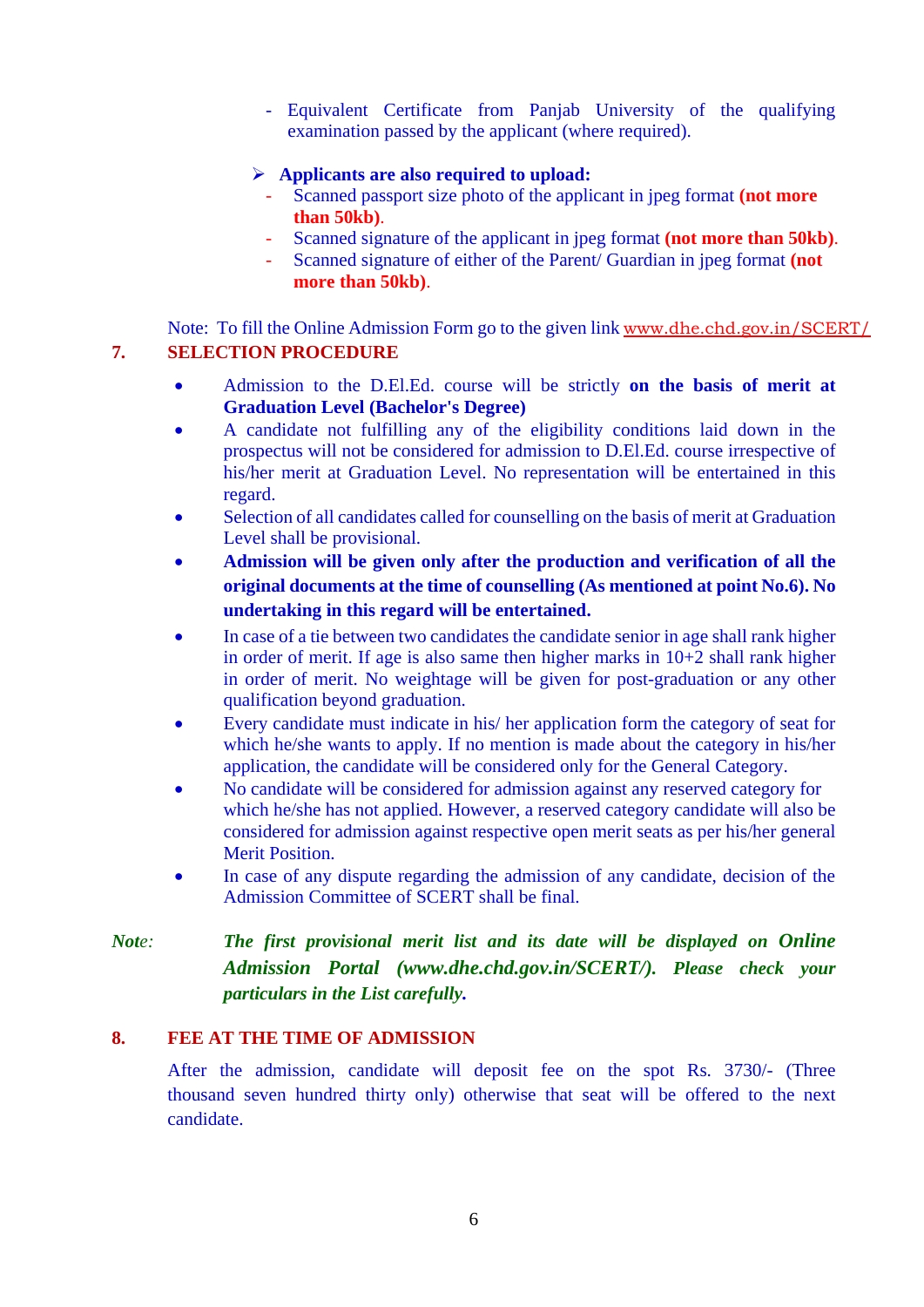## **9. CLOSURE OF ADMISSION**

No admission shall take place after the last notified counselling date in the prospectus irrespective of the number of vacant seats in D.El.Ed. course.

### **10. COUNSELLING SCHEDULE**

*Counselling schedule (date and time) will be uploaded along with the Final Merit List on the Online Admission Portal www.dhe.chd.gov.in/SCERT/*

 *Note: In any Counselling the Higher Rank physically present on the day & time of counselling will be preferred for admission in D.El.Ed. course. No inter-college migration is allowed in any case.* 

## **11. FEE FOR D.El.Ed. COURSE**

## (i) **FEE STRUCTURE FOR STATE COUNCIL OF EDUCATIONAL RESEARCH AND TRAINING (SCERT), SECTOR 32, UT CHANDIGARH**

**For Session – 2021-22**

| Sr. No. | <b>Particulars</b>                                        | <b>Fee in Rupees</b>                                 |
|---------|-----------------------------------------------------------|------------------------------------------------------|
| 1.      | <b>Admission Fee</b>                                      | 500.00                                               |
| 2.      | Re-admission fee                                          | 300.00                                               |
| 3.      | <b>Tuition Fee</b>                                        | 175.00 Per Month                                     |
| 4.      | <b>Amalgamated Fund</b>                                   | 60.00 Per Month                                      |
| 5.      | <b>Health Fund</b>                                        | 20.00 Per Month                                      |
| 6.      | <b>Audio-</b> Visual Fund                                 | 20.00 Per Month                                      |
| 7.      | <b>Red Cross Fund</b>                                     | 20.00 Per Month                                      |
| 8.      | <b>Craft Fund</b>                                         | 50.00 Per Month                                      |
| 9.      | <b>Examination Fund</b>                                   | 300.00 Per Annum                                     |
| 10.     | Cycle/Scooter/Car                                         | 20.00 Per Month                                      |
| 11.     | <b>Library Identity Card</b>                              | 40.00 Per Annum                                      |
| $12$ .  | <b>Library Security</b>                                   | $200.00$ (Refundable after the Completion of Course) |
| 13.     | <b>Absence Fund</b>                                       | 2.00 per day or 50 paise per period                  |
| 14.     | <b>Magazine Fund</b>                                      | 200.00 Per Annum                                     |
| 15.     | <b>College Sports Fund</b>                                | 150.00 Per Annum                                     |
| 16.     | <b>Extension Lecture/Seminar/</b><br><b>Workshop Fund</b> | 150.00 Per Annum                                     |

## (ii) **FEE STRUCTURE FOR BRAHMRISHI YOGA TRAINING COLLEGE (BYTC), SECTOR 19-A, UT CHANDIGARH**

(AS PER NORMS OF CHANDIGARH ADMINISTRATION)

| For Session $-2021-22$ |                               |                                                      |  |  |  |
|------------------------|-------------------------------|------------------------------------------------------|--|--|--|
| <b>Sr. No.</b>         | <b>Particulars</b>            | <b>Fee in Rupees</b>                                 |  |  |  |
| <b>Annual Charges</b>  |                               |                                                      |  |  |  |
|                        | <b>Admission Fee</b>          | 1000.00                                              |  |  |  |
| 2.                     | Re-admission fee              | 500.00                                               |  |  |  |
| 3.                     | <b>Library Security</b>       | $500.00$ (Refundable after the Completion of Course) |  |  |  |
| -4.                    | <b>House Examination Fund</b> | 1000.00                                              |  |  |  |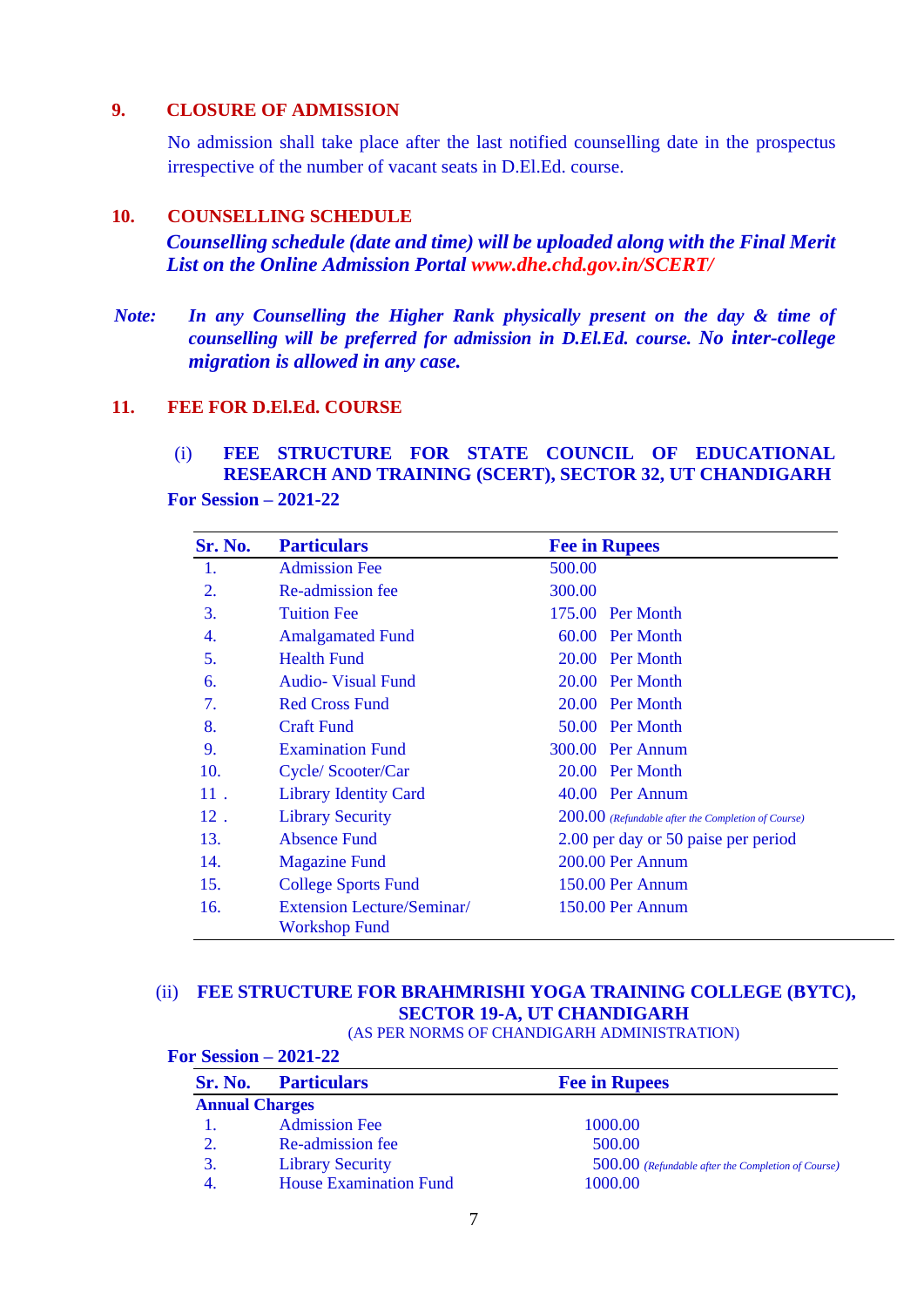| 5.     | Library Identity Card/ Smart Card fee   | 50.00            |
|--------|-----------------------------------------|------------------|
| 6.     | <b>Magazine Fund</b>                    | 110.00           |
|        | <b>Monthly Charges</b>                  |                  |
| 7.     | <b>Tuition Fee</b>                      | 1500.00          |
| 8.     | <b>Additional Staff fund</b>            | 500.00           |
| 9.     | <b>Development Fund</b>                 | 700.00           |
| 10.    | <b>Electricity/Water Charges fund</b>   | 200.00           |
| 11.    | <b>Amalgamated Fund</b>                 | 500.00           |
| 12.    | <b>Audio Video Fund and Lab Charges</b> | 70.00            |
| 13.    | <b>Craft Fund</b>                       | 50.00            |
|        | <b>Parking Fee (Optional)</b>           |                  |
| 14.    | <b>Cycle Fund</b>                       | 50.00 Per Month  |
| $15$ . | Scooter/Motor Cycle Fund                | 100.00 Per Month |
| $16$ . | <b>Car Fund</b>                         | 200.00 Per Month |
|        |                                         |                  |

The total Fee/Funds charged for the D.El.Ed. course by the BRAHMRISHI YOGA TRAINING COLLEGE shall be Rs 44,900/- (Rs. Forty-Four Thousand Nine Hundred only) per annum, which shall include a sum of Rs 2660/- on account of annual charges and Rs. 3520/- per month of fee / funds for meeting various expenses for running the D.El.Ed. course by the Management. The charges for cycle/scooter/car parking shall be optional for the students intending to utilize such facility inside the premises of the institute.

# **12. FEE CONCESSION FOR D.El.Ed. STUDENTS**

Half fee concession for Brother/Sister Studying in D. El. ED. Course in the same Institute and whose family income is less than one Lakh per annum from all sources can avail this concession. The concession will be given at the time of  $2<sup>nd</sup>$  Instalment of the fees due as under.

- a) 50% concession (in Tuition Fee Only) will be allowed to one of the two Brother/Sister as recommended by their Parents.
- b) The Family income certificate should be issued by Tehsildar/SDM.

*As per letter, Memo No. 2615-DHE-UT-C5-12(6)95-1 Dated 14.02.2011 from Director Higher Education, Chandigarh Administration, Chandigarh.*

#### **13. WITHDRAWAL OF ADMISSION/REFUND OF FEES**

A student should apply for withdrawal of his/her name (the name should be formally withdrawn) failing which he/she is liable to give all the dues payable to the Institute.

#### **14. REFUND OF SECURITY**

The application for the refund of securities must be accompanied by '**NO Dues**' Certificate from the head of various departments, institute office, Librarian, ICT, Laboratories, etc. All securities will be refunded at the end of the session.

#### **15. MIGRATION**

**No inter-college / inter-institute migration** is allowed in any case. If a candidate is once admitted in the institute, then he/she cannot appear in counselling to take admission in other institutes.

#### **16. SCHEME OF COURSE**

Please visit for Scheme of Course at **http://siechd.nic.in**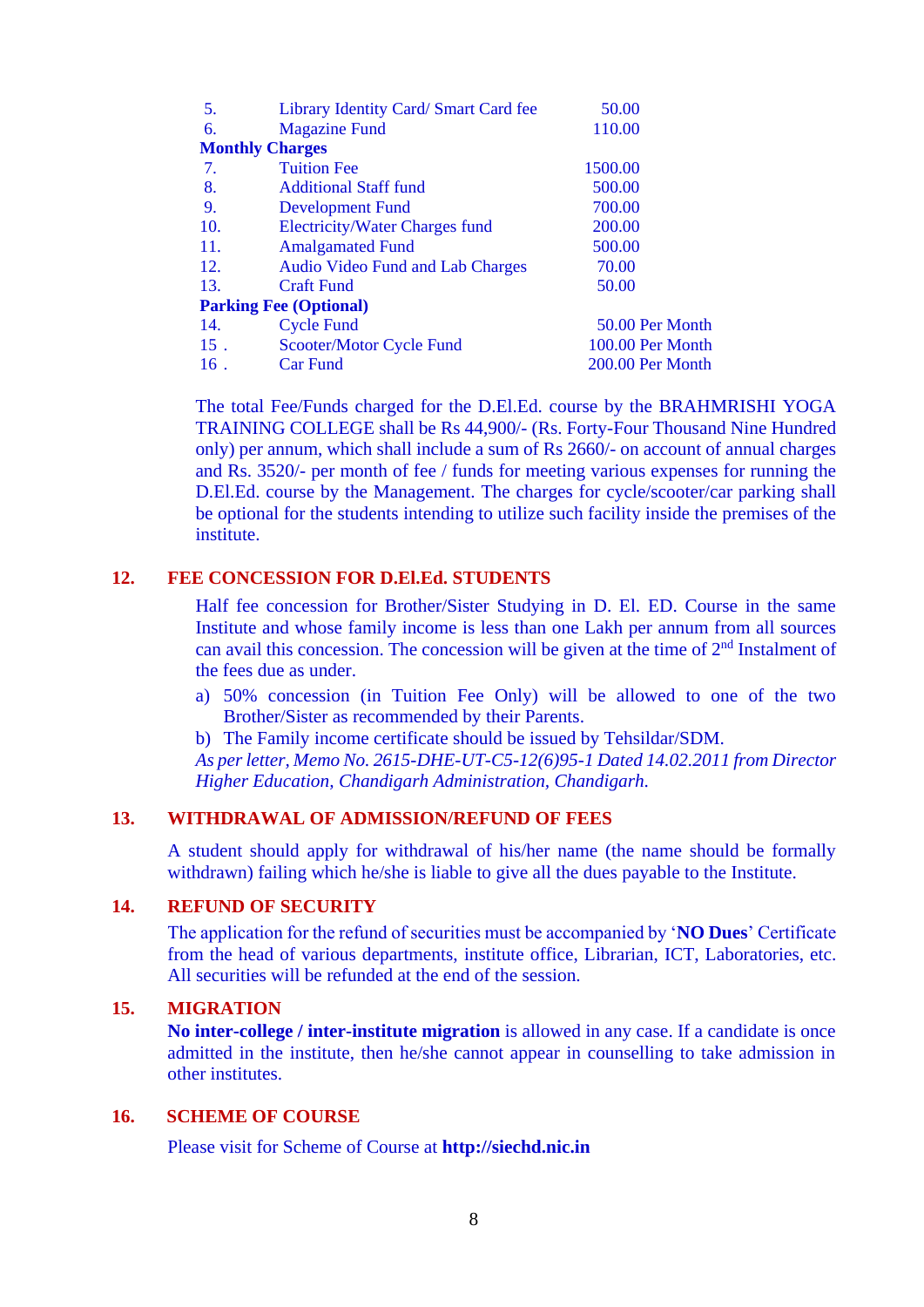## **17. UNIFORM**

Students will wear the following prescribed uniform on every Monday and on any special day fixed by the institute.

#### **UNIFORM FOR SCERT & BYTC**

**Boys:** White plain shirt, white trouser and maroon turban (optional)

- Girls: White plain salwar- kameez and plain maroon dupatta or white saree with maroon blouse
- **Shoes:** White shoes to be worn on Monday, during sport activities and any other special Day.

Winter Uniform: From 1<sup>st</sup> November to 31<sup>st</sup> March

**Boys:** White plain shirt, white trouser, Maroon sweater and maroon turban (optional) **Girls:** White plain salwar- kameez, plain maroon dupatta or white saree with maroon blouse and maroon sweater

## **UNIFORM FOR SPORTS ACTIVITIES**

• Track Suit- Navy blue in colour (Compulsory for boys and girls for all sports activities)

#### **DRESS CODE FOR SCHOOL INTERNSHIP**

- Girls: Salwar-Kameez/ Saree
- Boys: Shirt with Trousers

#### **18. BAN ON RAGGING**

*The following instructions should be noted for strict compliance.*

#### **RAGGING IS STRICTLY PROHIBITED**

**As per UGC letter No. F1-8/2006 (CPP-II) dated February-2008, addressed to the Registrar Punjab University, Chandigarh; the Hon'ble Supreme Court of India has strictly banned ragging in Educational Institutes.**

**If any incident of ragging comes to the notice of the authority, the concerned student shall be given liberty to explain and if his/her explanation is not found satisfactory, the authority would expel him/her from the Institution.** 

**Ragging includes disorderly conduct whether by words, spoken or written or by an act which has the effect of teasing, treating and handling with rudeness any other student, indulging in rowdy or indiscipline activities which cause or are likely to cause hardship or psychological harm or to raise fear or apprehension in a fresher or a junior student.**

- 1. Anti-ragging Helplines have been formed in all the Colleges / Institutions.
- 2. It is imperative that students be well behaved and respectful towards other students, especially girls. Anyone indulging in or abetting gang fights or eve teasing will be dealt with very sternly and may be rusticated.
- 3. Helplines have been formed in all Colleges/Institutions to help students in distress.

*Note: The rules are subject to change by competent authority as and when warranted.*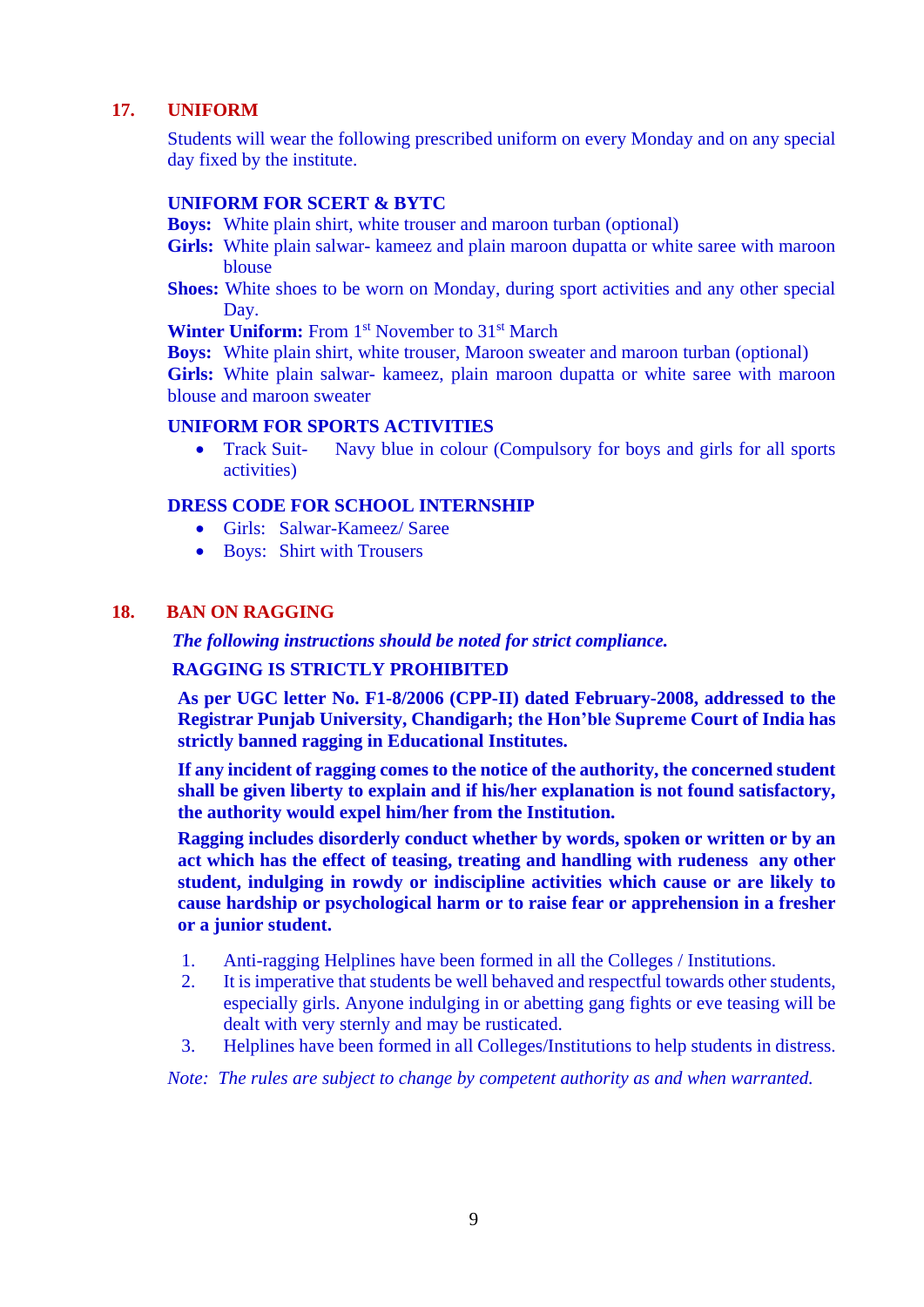## **19. SCHOLARSHIPS / STIPENDS**

The cases of all eligible students are recommended for grant of the following scholarships/stipends / awards.

- 1. Post Matric Scholarship for SC/ST students
- 2. Scholarship is also given to students whose earning parent dies and the family income therefore falls within the prescribed income limit as given in the centrally sponsored scheme of Post-Matric scholarship for SC/ST students.
- 3. Scholarship to the disabled students pursuing studies from class IX onwards.
- 4. Post Martic Scholarship Scheme for Minority Community.
- 5. Scholarship Scheme for Student with Disabilities: A Scholarship of Rs. 400/- per month to a day Scholar is provided for pursuing diploma and certificate level professional courses.

*(Reference to letter No. 2022-DHE\_UT-C6-4(1)2007-09 p.f. dated 31.08.09 from Registrar Education(C) Director Higher Education Chandigarh Administration)*

#### **20. HOSTEL FACILITY**

*Both the institutes do not have any Hostel Facility. Institutes shall not be liable for providing Hostel Facility. Students will make their own arrangement.*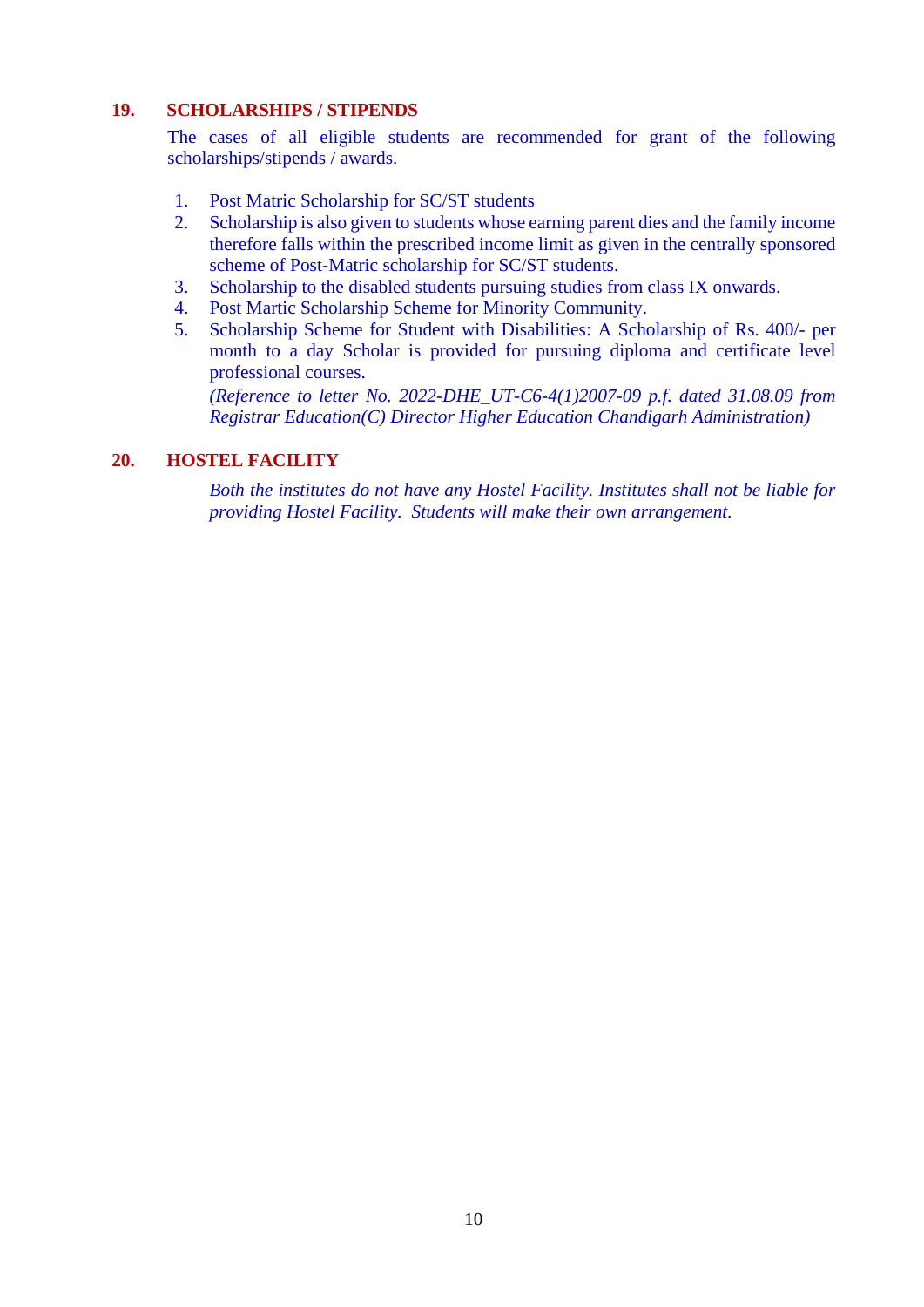## **21. Fake Universities List**

As per the UGC website the list of fake Universities as on year 2019 is as follows:

#### **Delhi**

- 1. Commercial University Ltd. Daryaganj, Delhi
- 2. United Nations University, Delhi
- 3. Vocational University, Delhi
- 4. ADR-Centric Juridical University, ADR House, 8J, Gopala Tower, 25, Rajendra Place, New Delhi 110 008
- 5. Indian Institution of Science and Engineering, New Delhi
- 6. Viswakarma Open University for Self-employment, India, Rozgar Sewasadan, 672, Sanjay Enclave, Opp. GTK Depot, New Delhi – 110 033
- 7. Adhyatmik Vishwavidyalaya (Spiritual University), 351-352, Phase-1, Block-A, Vijay Vihar, Rithala, Rohini, Delhi – 110085

#### **Karnatak**a

8. Badaganvi Sarkar World Open University Education Society, Gokak, Belgaum (Karnataka)

#### **Kerala**

9. St. John's University, Kishanattam, Kerala

#### **Maharashtra**

10. Raja Arabic University, Nagpur

#### **West Bengal**

- 11. Indian Institute of Alternative Medicine, 80, Chowringhee Road, Kolkata 20
- 12. Institute of Alternative Medicine and Research, 8-A, Diamond Harbor Road Builtech inn, 2nd Floor, Thakurpukur, Kolkata – 700 063

#### **Uttar Pradesh**

- 13. Varanaseya Sanskrit Vishwavidyala, Varanasi, UP/Jagatpuri, Delhi
- 14. Mahila Gram Vidyapith/Vishwavidyalaya, (Women's University) Prayag, Allahabad (UP)
- 15. Gandhi Hindi Vidyapith, Prayag, Allahabad (UP)
- 16. National University of Electro Complex Homeopathy, Kanpur
- 17. Netaji Subhash Chandra Bose University (Open University), Achaltal, Aligarh (UP)
- 18. Uttar Pradesh Vishwavidyalaya, Kosi Kalan, Mathura (UP)
- 19. Maharana Partap Shiksha Niketan Vishwavidyalaya, Pratapgarh (UP)
- 20. Indraprastha Shiksha Parishad, Institutional Area, Khoda, Makanpur, Noida Phase-2, (UP)

#### **Odisha**

- 21. Nababharat Shiksha Parishad, Anupoorna Bhawan, Plot No. 242, Pani Tanki Road, Shakti Nagar, Rourkela – 769 014
- 22. North Orissa University of Agriculture & Technology, University Road Baripada, Distt. Mayurbhanj, Odisha – 757 003

#### **Puducherry**

23. Sree Bodhi academy of Higher Education, No. 186, Thilaspet, Vazhuthavoor Road, Puducherry – 605 009

## **Andhra Pradesh**

24. Christ New Testament Deemed University, # 32-23-2003, 7th Lane, Kakumanuvarithota, Guntur, Andhra Pradesh – 522 002 or # fit No. 301, Grace Villa Apts., 7/5, Srinagar, Guntur, Andhra Pradesh – 522 002 \*Bhartiya Shiksha Parishad, Lucknow, UP – the matter is subpubic before the District Judge – Lucknow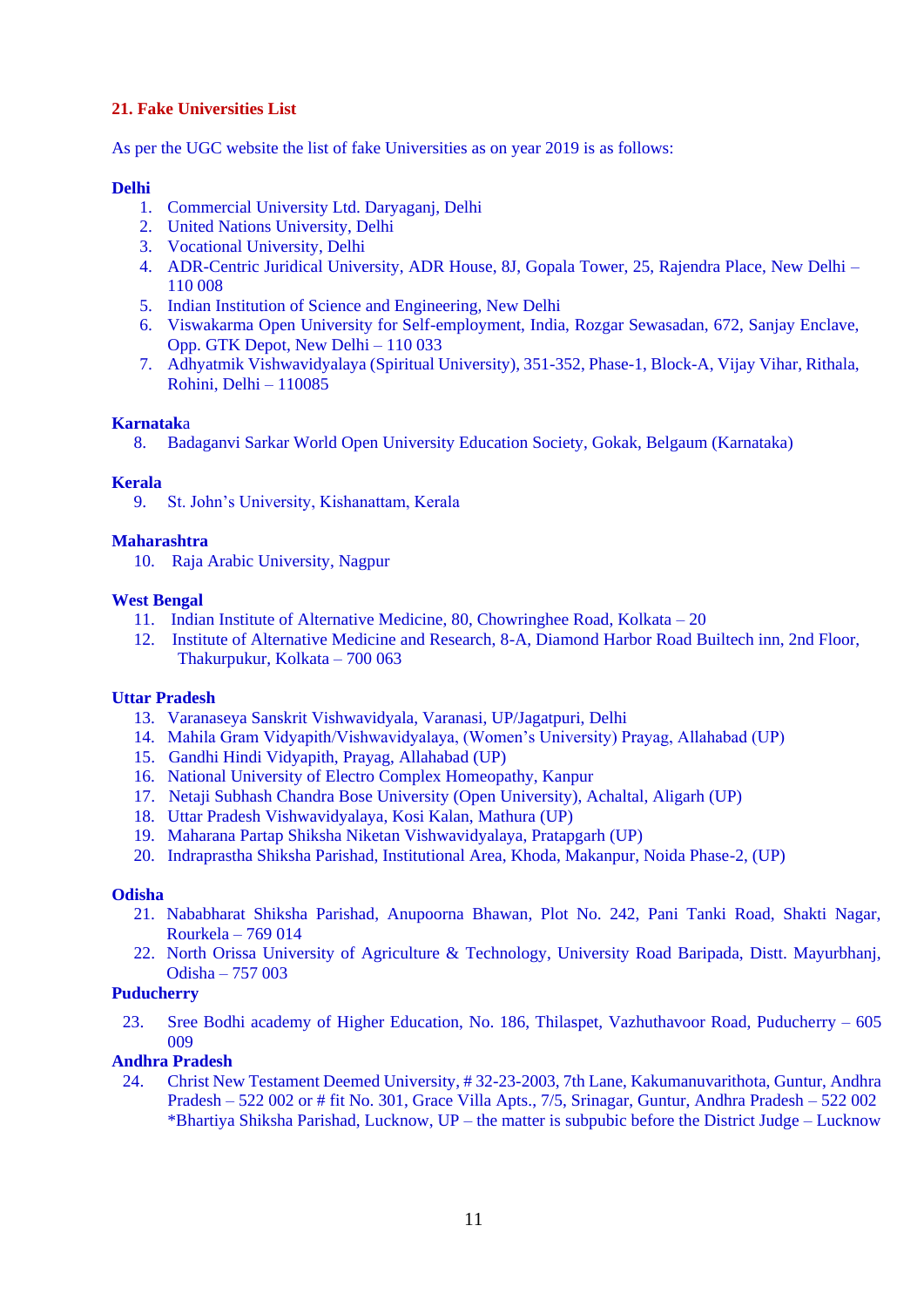## **(SPECIMEN)**

## **UT POOL CERTIFICATE**

Signature of the Principal (Office Seal)

*Note: This certificate is mandatory for UT Pool seats. This certificate is to be furnished by the Principal of the concerned college and self attested photocopy of this certificate is to be attached with the application form. The original will be produced at the time of counselling.*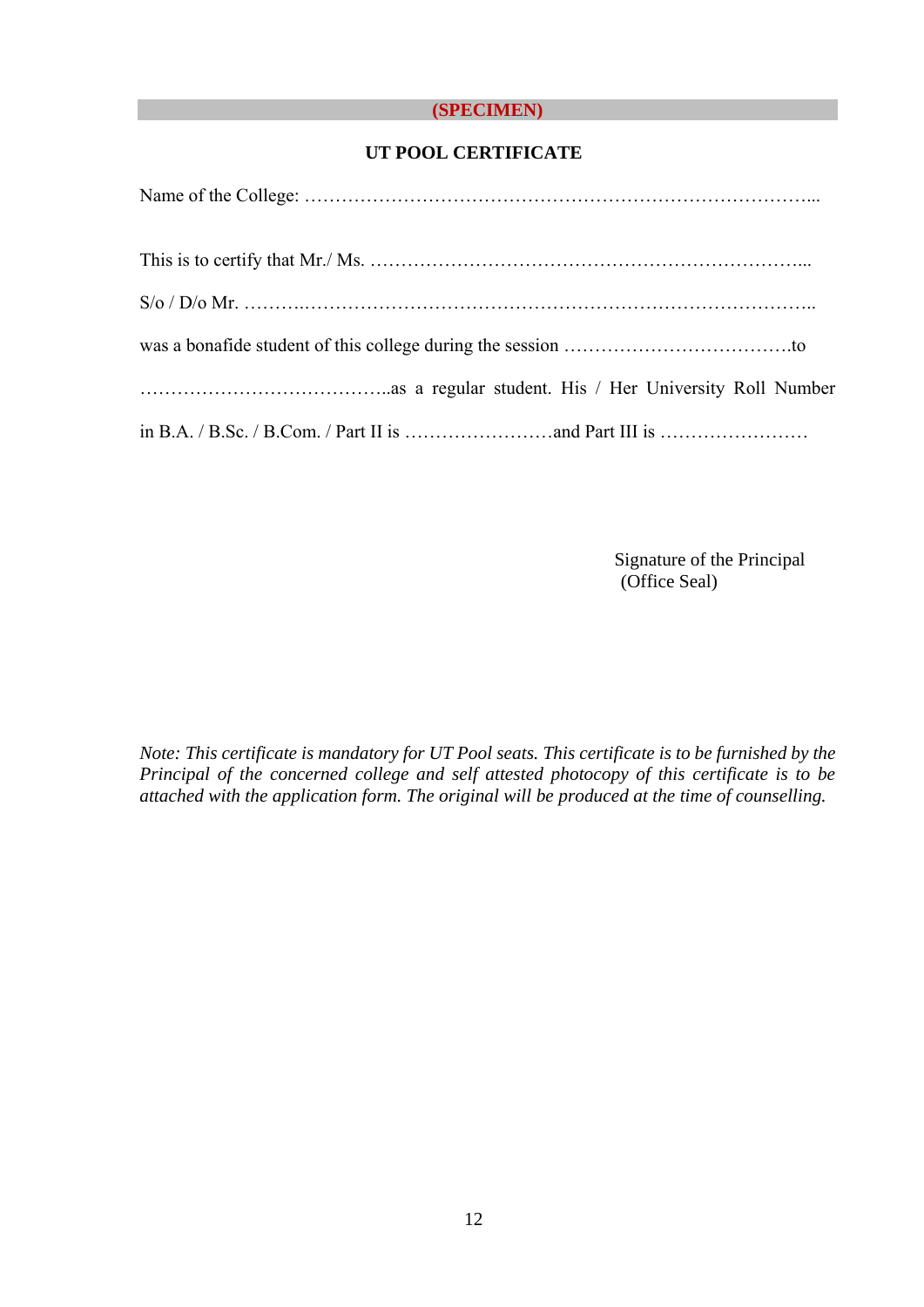## **(SPECIMEN)**

# **SELF DECLARATION CERTIFICATE FOR GAP YEAR**

| solemnly affirm and declare as under:                                |  |  |
|----------------------------------------------------------------------|--|--|
|                                                                      |  |  |
| Chandigarh.                                                          |  |  |
|                                                                      |  |  |
|                                                                      |  |  |
| political activity.                                                  |  |  |
|                                                                      |  |  |
| criminal case lying pending against me in a Court or Police Station. |  |  |
|                                                                      |  |  |
|                                                                      |  |  |
| 6. That I bear a good moral character.                               |  |  |
|                                                                      |  |  |
| Place:                                                               |  |  |
| Dated:                                                               |  |  |

**Signature of the Candidate**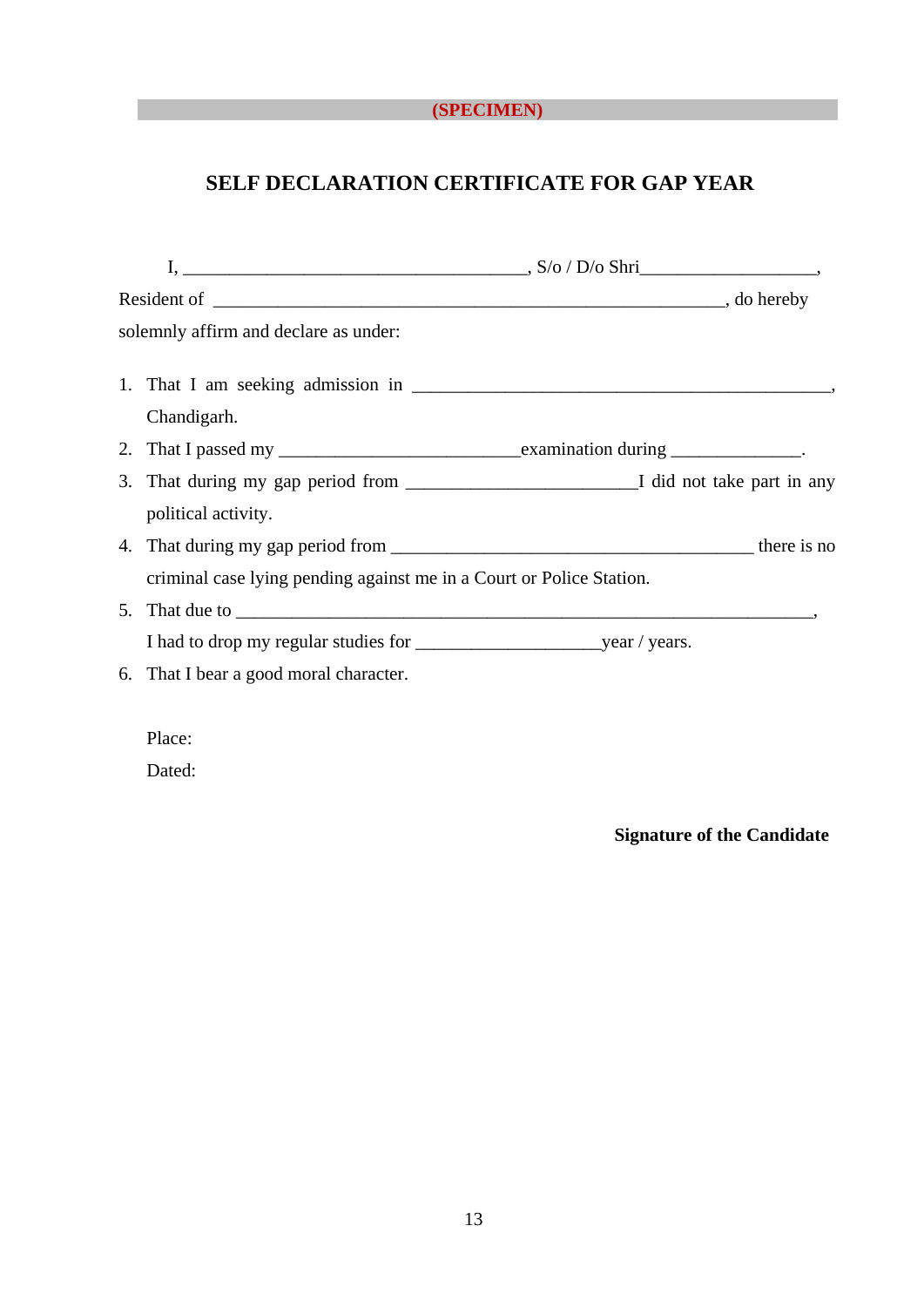# **BAN OF RAGGING**



The following instructions should be noted for strict compliance:

## **RAGGING IS STRICTLY PROHIBITED**

As per the UGC letter, the Hon'ble Supreme Court of India has strictly banned ragging in educational institutions.

If any incident or ragging comes to the notice of the authority the concerned student should be given liberty to explain and if his explanation is not found satisfactory, the authority would expel him form the institution.

Ragging includes disorderly conduct whether by words, spoken or written or by an act which has the effect of teasing, treating and handling with rudeness any other student, indulging in rowdy or indiscipline activity which cause or are likely to cause hardship or psychological harm or to raise fear or apprehension in a fresher or a junior student.